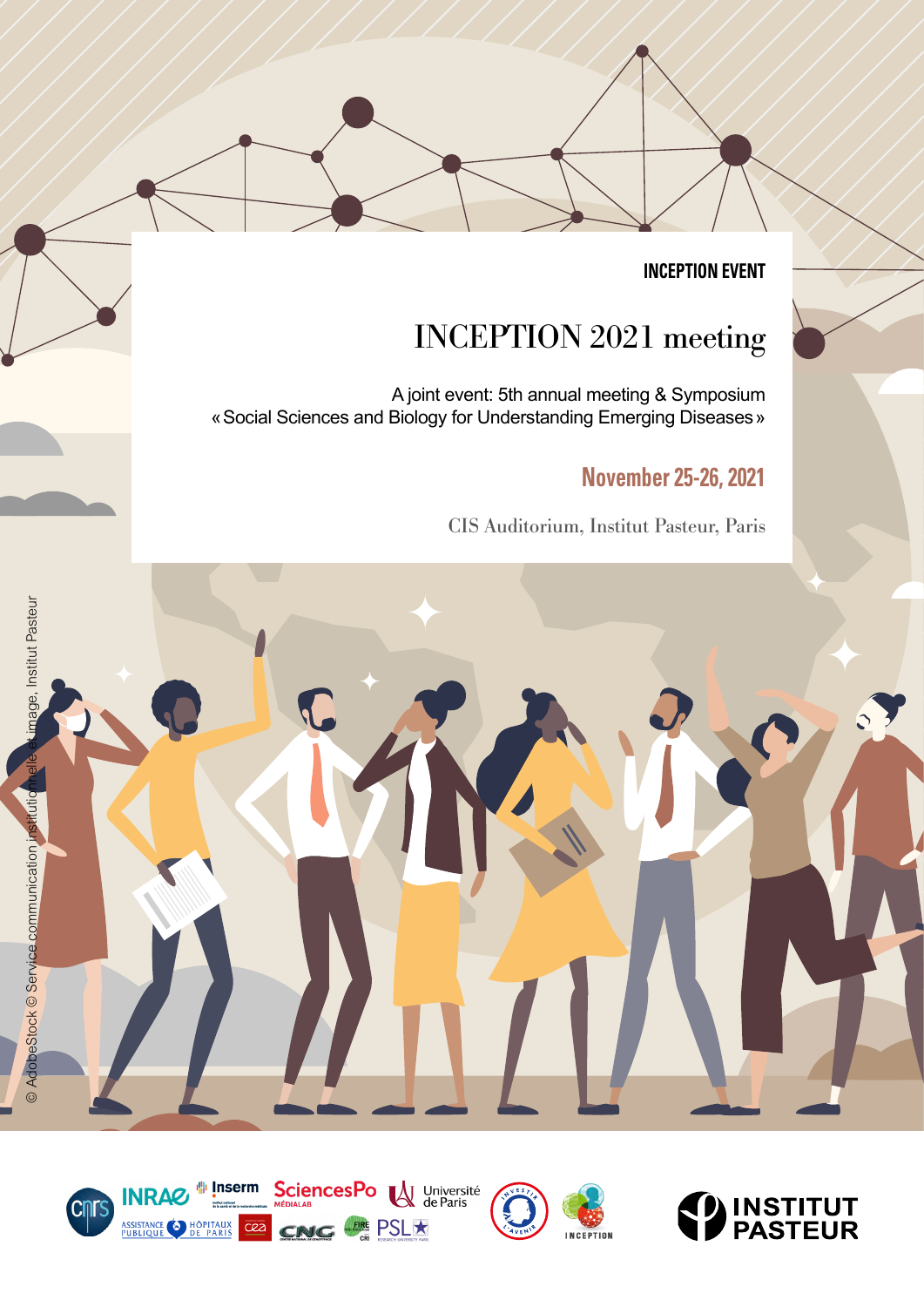

#### **Annual meeting**

#### **Day 1 - Thursday, November 25, 9:00am-12:00am (GMT +1)**

| $9.00 - 9.20$  | Welcome.                                                                                                                                                                                |  |  |
|----------------|-----------------------------------------------------------------------------------------------------------------------------------------------------------------------------------------|--|--|
| <b>Chair:</b>  | Marie-Lise Gougeon (Institut Pasteur)                                                                                                                                                   |  |  |
| $9:20 - 9:30$  | <b>Christophe d'Enfert (Institut Pasteur Scientific Director), Opening</b>                                                                                                              |  |  |
| $9:30-9:40$    | <b>Thomas Bourgeron, INCEPTION coordinator, Introduction</b>                                                                                                                            |  |  |
| $9:40 - 10:00$ | Nicolas Rascovan (Institut Pasteur), Microbial Paleogenomics as a window to the history and<br>evolution of infectious diseases                                                         |  |  |
| 10:00-10:20    | Hoa Nguyen Thi Thanh (Institut Pasteur), Automated detection of cardiac abnormalities with<br>deep learning                                                                             |  |  |
| 10:20-10:40    | <b>Eduardo Rocha</b> (Institut Pasteur), Path2Resistance: Deciphering evolutionary trajectories to<br>characterize emergence and dissemination of antibiotic resistant Escherichia coli |  |  |
| 10:40-11:10    | <b>Morning break &amp; poster session</b>                                                                                                                                               |  |  |
| <b>Chair:</b>  | <b>Thomas Bourgeron (Institut Pasteur)</b>                                                                                                                                              |  |  |
| 11:10-11:30    | Diego Cordero-Cervantes (Institut Pasteur), Three-dimensional electron microscopy reveals<br>inter-cellular connectivity between cerebellar granule cells                               |  |  |
| 11:30-11:45    | <b>Jérémy Choin</b> (Institut Pasteur), Genomic insight into the history of Oceanian populations:<br>implication for human evolution and health                                         |  |  |
| 11:45-12:00    | Marie Morel (Institut Pasteur), ConDor: Detecting evolutionary convergence at the amino acid<br>level                                                                                   |  |  |
| 12:00-1:30     | <b>Lunch break &amp; poster session</b>                                                                                                                                                 |  |  |

### **Symposium: Social Sciences and Biology for Understanding Emerging Diseases Day 1 - Thursday, November 25, 1:30pm-5:30pm (GMT +1)**

| $1:30-1:40$ | Introductory remarks on the Inception Programme (Thomas Bourgeron)                                                                                               |
|-------------|------------------------------------------------------------------------------------------------------------------------------------------------------------------|
| $1:40-1:45$ | <i>Panel 1:</i> Systemic and institutional analyses in the COVID pandemic and beyond.<br>Chair: Guillaume Lachenal (Medialab, Sciences Po), Introductory remarks |
|             |                                                                                                                                                                  |

- **1:45-2:05 Jessica Dimka** (Oslo Metropolitan University), Understanding and Addressing the Disability/ COVID-19 Syndemic
- **2:05-2:25 Mandy Geise** (Nivel Netherlands Institute for Health Services Research), A Social Science Action Framework to Understand Health Vulnerabilities and Stimulate Resilience: Insights from the Sonar-Global VA-CE Study
- **2:25-2:45 Rebecca E Glover** (London School of Hygiene and Tropical Medicine), NIMble innovation a networked model for public antibiotic trials
- **2:45-3:05 Pedro A. Villarreal** (Max Planck Institute for Comparative Public Law and International Law), The Law and Governance of Non-Pharmaceutical Interventions in Pandemics
- **3:05-3:25 Renu Singh** (Hong Kong University of Science and Technology/Georgetown Law), The politics of global vaccine equity during COVID-19
- **3:25-3:45** *Afternoon break*